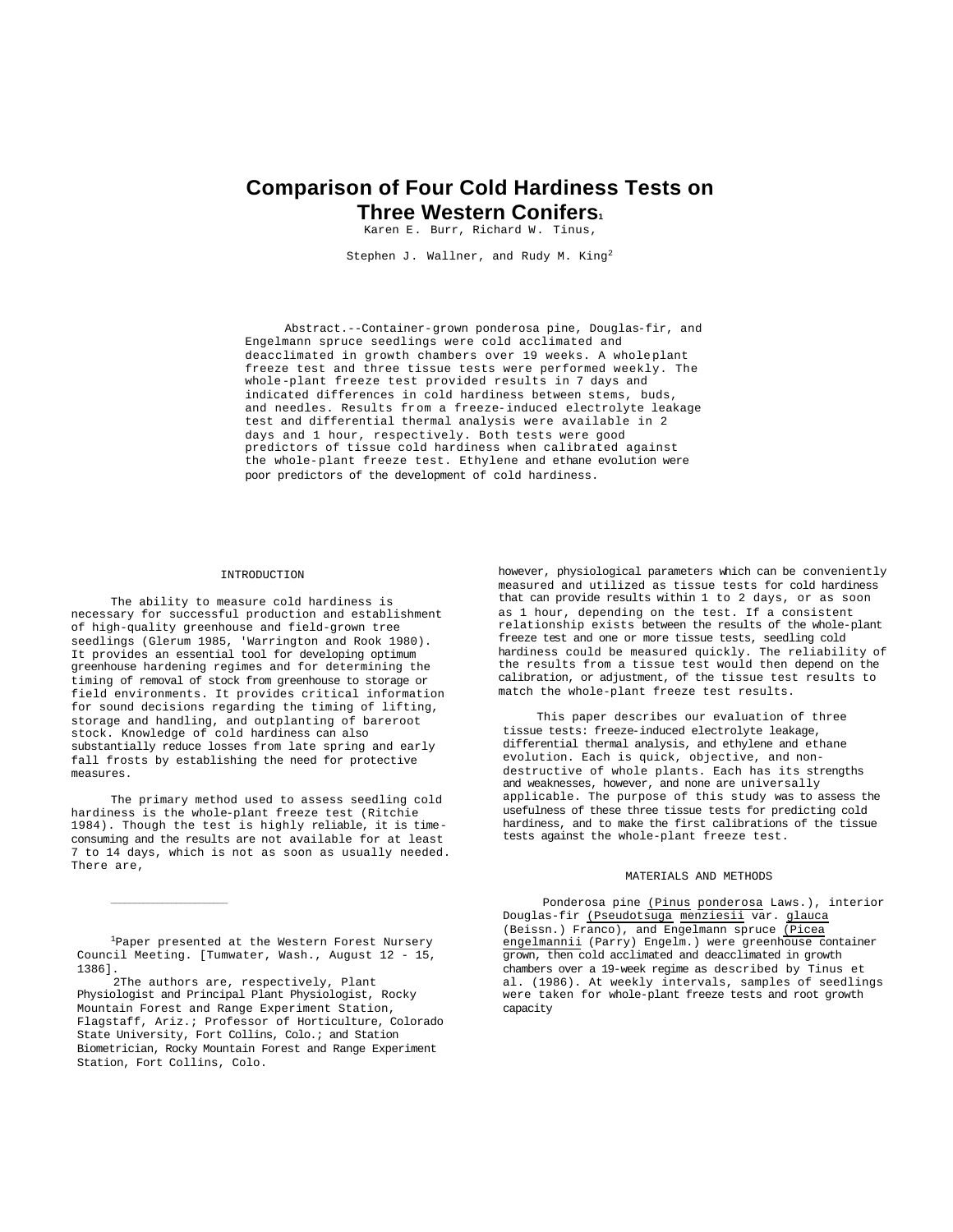and bud dormancy tests. To establish a firm relationship between the whole-plant tests and the three tissue tests, all were done concurrently each week. An upper lateral branch or a pair of fascicles, depending upon the species, was removed from each of 20 trees per species in the weekly sample for use in the tissue tests, and then the seedlings were used for the whole-plant tests.

#### Whole-Plant Freeze Test

The procedures for the whole-plant freeze test and subsequent analysis were as described by Tinus et al. (1986). In addition to measuring percent injury to stem tissue in the whole-plant freeze test, percent injury to buds by a count of live and dead buds, and percent injury to needles by visual estimation of browning, were also measured after 7 days to provide a reference for comparison of the three tissues. The 50% injury points for the three tissues were estimated by regression and calibration methods, following pooling of the data by rate of injury across species, days, and tissue types.

#### Freeze-Induced Electrolyte Leakage

Measurement of electrolyte leakage from stressed tissue to assess viability is a technique developed by Dexter et al. (1930, 1932). When plant tissue is cooled to temperatures that cause injury, cell membranes are disrupted and electrolytes leak out. The greater the injury, the greater the leakage.

Needle segments, 1 cm long, cut at both ends, were prepared from the tissue samples pooled from the 20 trees per species each week. Segments were washed in distilled water and transferred in random groups of 10 to culture tubes containing 0.5 ml distilled water. Three control tubes per species were stoppered and placed in a refrigerated icewater bath at 1°C. Treatment tubes, 21 pe species, were placed in a Forma Scientific3 methanol bath at -2°C. After 0.5 hour the water in the treatment tubes was nucleated with a -80°C wire and the tubes were stoppered. The methanol bath was then cooled at the rate of 5°C per hour. At each of seven test temperatures, selected to span 0 to 100% injury, three treatment tubes per species were removed to thaw in the ice-water bath. After all the tubes were removed from the methanol bath and thawed, 3 mls of distilled water were added to each of the 24 tubes per species and all tubes were stoppered and placed in a 100 rpm shaker at 24°C for 20 hours incubation. Conductivity of the solution in each tube was measured after incubation, and the tubes were then placed in a boiling water bath for 10 minutes to induce complete tissue injury. Conductivity was remeasured after an additional 20 hours incubation in the shaker.

<sup>3</sup>Trade names are used for brevity and specificity and do not imply endorsement by USDA or Colorado State University to the exclusion of other equally suitable products.

\_\_\_\_\_\_\_\_\_\_\_\_\_\_\_\_\_\_\_\_\_\_\_\_\_\_\_\_

Test results, which were available in 2 days, were reported as percent index of injury (I), calculated by the formula

$$
I = 1 - \frac{1 - (T_1/T_2)}{1 - (C_1/C_2)} \times 100
$$

where  $T_1$  and T are the conductivity of the treatment solution before and after boiling, respectively, and C, and C are the conductivity of the control solution before and after boiling, respectively (Flint et al. 1967). The formula adjusts the leakage resulting from the low temperature stress for the leakage from unstressed controls and for the total leakage possible with complete injury of the individual samples of needle segments. The greater the index of injury, the less the cold hardiness at a test temperature.

A weekly data set consisted of 21 observations (three replicates at seven temperatures) for each species. A modified Gauss sigmoid model (Grosenbaugh 1965) was fitted to each set of 21 points (except Engelmann spruce data from days 84, 98, and 105 where linear regression was used) such that



where t represents temperature. Temperatures at various index of injury levels were estimated by inverting these models.

### Differential Thermal Analysis

The cold hardiness of some tree species is related to a capacity for supercooling, or the cooling of water below the freezing point without ice formation (Burke et al. 1976). The extent of supercooling can be measured by differential thermal analysis. The profile of a cold-hardened bud that supercools (Burr et al. 1986) has two peaks or exotherms representing heat released by the freezing of water within the bud. The first exotherm represents freezing of extracellular water at approximately -6 °C, which generally causes no injury to the bud. The second, or lowtemperature, exotherm represents freezing of deep supercooled intracellular water and is associated with lethal injury (Sakai 1978). The temperatures at which lowtemperature exotherms occur have been correlated with bud acclimation and deacclimation to cold (Tinus et al. 1985). This test can be used with members of many gymnosperm and angiosperm genera such as Abies, Acer, Carya, Fraxinus, Gleditsia, Juniperus, Larix, Picea, Pseudotsuga, Quercus, Tsuga, and Ulmus (Becwar 1980, George et al. 1974, Sakai 1978, 1979). In non-supercooling genera such as Pinus, however, the differential thermal analysis profile is of no diagnostic value because there is no low-temperature exotherm.

Nine well-developed buds of both Douglas-fir and Engelmann spruce were randomly selected each week from the pooled tissue samples for differential thermal analysis. Buds were excised from the stem tissue below the base or crown of the bud to ensure the integrity of morphological features promoting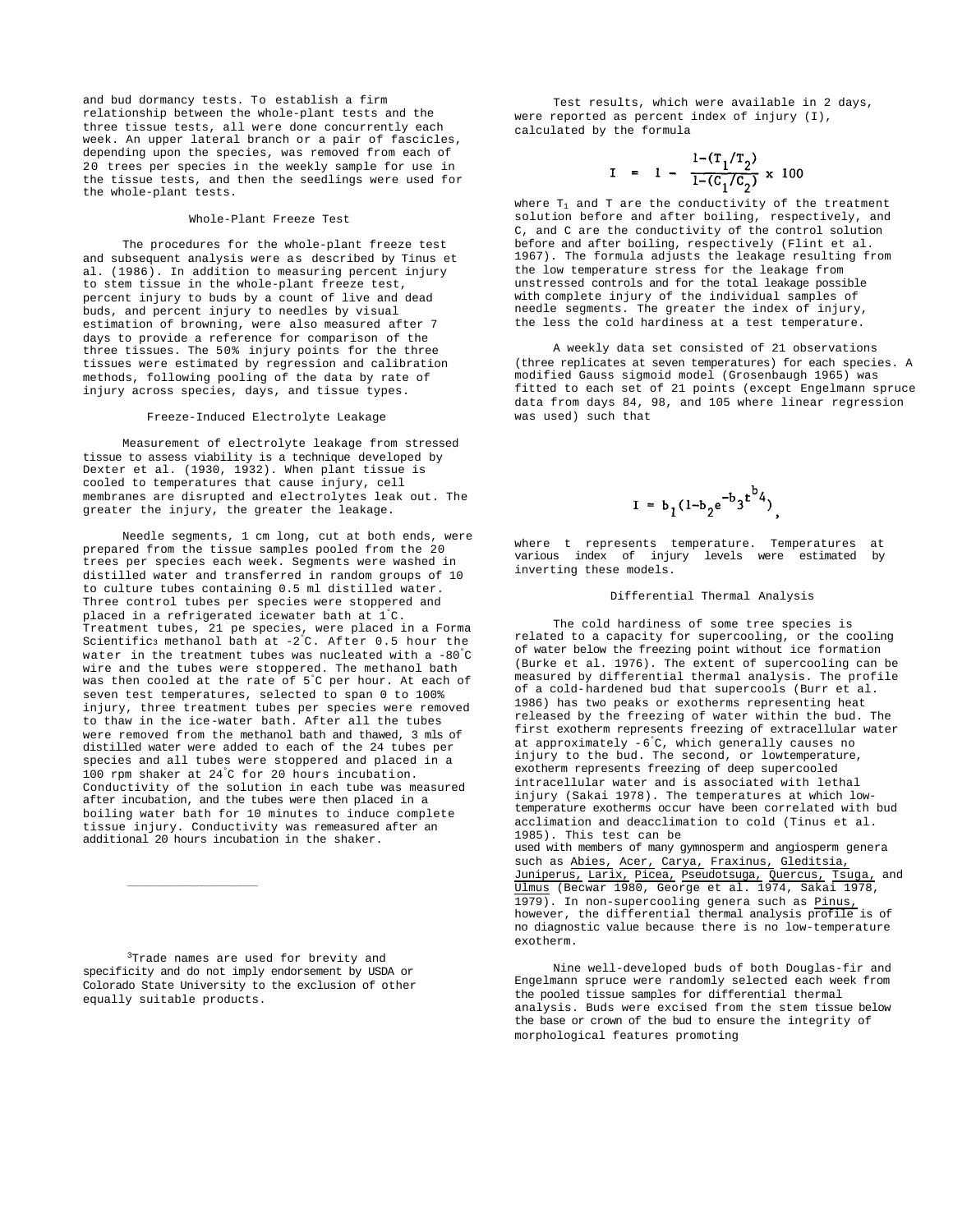supercooling (Sakai 1979). The cut surface of an excised bud was wetted with distilled water and dipped in a powdered synthetic mica nucleator to reduce supercooling of extracellular water. The bud was then placed in a small cylinder of aluminum foil. The foil cylinder was crimped around a copper-constantan differential thermocouple to insure contact between the thermocouple and bud. A similar foil cylinder without a bud was placed around a reference thermocouple. Several differential thermocouples and the reference were individually covered with small plastic centrifuge tubes and then placed in an aluminum block, which provided uniform cooling. The aluminum block, wrapped with heat tape to regulate temperature, was cooled in a -80°C freezer at 1 °C per minute. The cooling rate was automatically controlled by a microprocessor-based controller connected to a variable transformer. Cooling of the block and freezing of water within the buds were documented by wiring the thermocouples through amplifiers and into strip chart recorders.

The aluminum block could be fitted with buds. assembled, cooled, and the data extracted from the strip charts within 1 hour. Mean low-temperature exotherm temperatures with 95% confidence intervals were calculated from each group of nine buds per species each week.

# Ethylene and Ethane Evolution

Intact plant tissues synthesize ethylene at different rates during the various developmental stages of the annual growth cycle, with rates highest during active growth periods and lowest during dormancy (Seibel and Fuchigami 1978). Ethylene evolution from excised tissue harvested on different dates has been related in the same manner to the level of vegetative maturity and hardiness in white pine. Ethylene levels were highest in spring during active growth, declined to low levels in fall with vegetative maturity, and were not detectable during winter. Ethylene and ethane evolution have also been found to rise under conditions of stress and strain, respectively (Harber and Fuchigami 1986). The evolution of these two gases was examined not as a viability test, but to explore the hypothesis that the seasonal pattern of evolution of one or both might provide a predictive tool for determining the beginning and ending points of the winter dormancy period, or the starting of acclimation and deacclimation to cold.

Ponderosa pine needle tissue was used for the ethylene and ethane evolution test. Needle tip segments, 2 cm long, were prepared from the tissue samples pooled from the 20 trees each week. Segments were randomly placed into 10, 2 cc gastight serum vials, 10 segments per vial. Vials were incubated for 24 hours at 24°C in darkness. Following incubation, a 1 cc gas sample was taken from each vial using a gas-tight syringe, and analyzed for both ethylene and ethane using an Perkin-Elmer 990 gas chromatograph. An activated alumina column was used, and injection port, column, and detector temperatures were 75 C, 50 C,

and 150°C, respectively. Preliminary results were available shortly after injections were completed, and final results, reported as ppm/mg dry wt./hour, were available after a 48 hour oven drying period.

Box plots were used to flag outliers in the final data set (Chambers et al. 1983). Six observations that were several, often more than 10, standard deviations from the mean were omitted after each was found to be biologically unreasonable or indicative of problems in experimental procedures Mean rates of ethylene and ethane evolution with 95% confidence intervals were calculated for each week from the remaining observations.

## RESULTS AND DISCUSSION

#### Whole-Plant Freeze Test

During acclimation and deacclimation, changes in the cold hardiness of needle and bud tissue of the three species followed the same general patterns as stem tissue (fig. 1). Ranking of the tissue types by maximum cold hardiness attained was the same in all three species when tissue differences occurred. Stem tissue achieved the greatest cold hardiness. Needle tissue cold hardiness was similar to that of stems during the first two stages of acclimation and during deacclimation, but did not reach the very hardy **levels** that stems did. Buds were consistently the least cold hardy of the three tissues in all three species.

The rate of cold hardening in all three tissues of ponderosa pine (fig. 1A) appeared to level out in the third stage of the regime, while in Douglas-fir (fig. 1B), only the hardening of bud and needle tissue stabilized. In Engelmann spruce (fig. 1C), there was no indication that maximum cold hardiness was reached in any of the three tissues.

Needle tissue may be slightly more cold hardy than stem tissue in Douglas-fir and Engelmann spruce during the last 2 weeks of deacclimation, but not in ponderosa pine. The last flush of growth in Douglas-fir was readily distinguishable from earlier growth, before the onset of hardening. During this time, the newest needles were significantly less cold hardy than older needle tissue, at the 95% level of confidence.

The importance of assessing the cold hardiness of the tissue types separately because of differential hardening, such as described here, has been recognized by other researchers (Blake et al. 1979, Timmis 1977). The differential hardening of tissues has a critical impact on the assessment of economic viability of planting stock. For this reason the Industrial Forestry Association has also incorporated separate ratings of needle, bud, and stem injury following freezing tests into their operational cold hardiness testing program (Glerum 1985).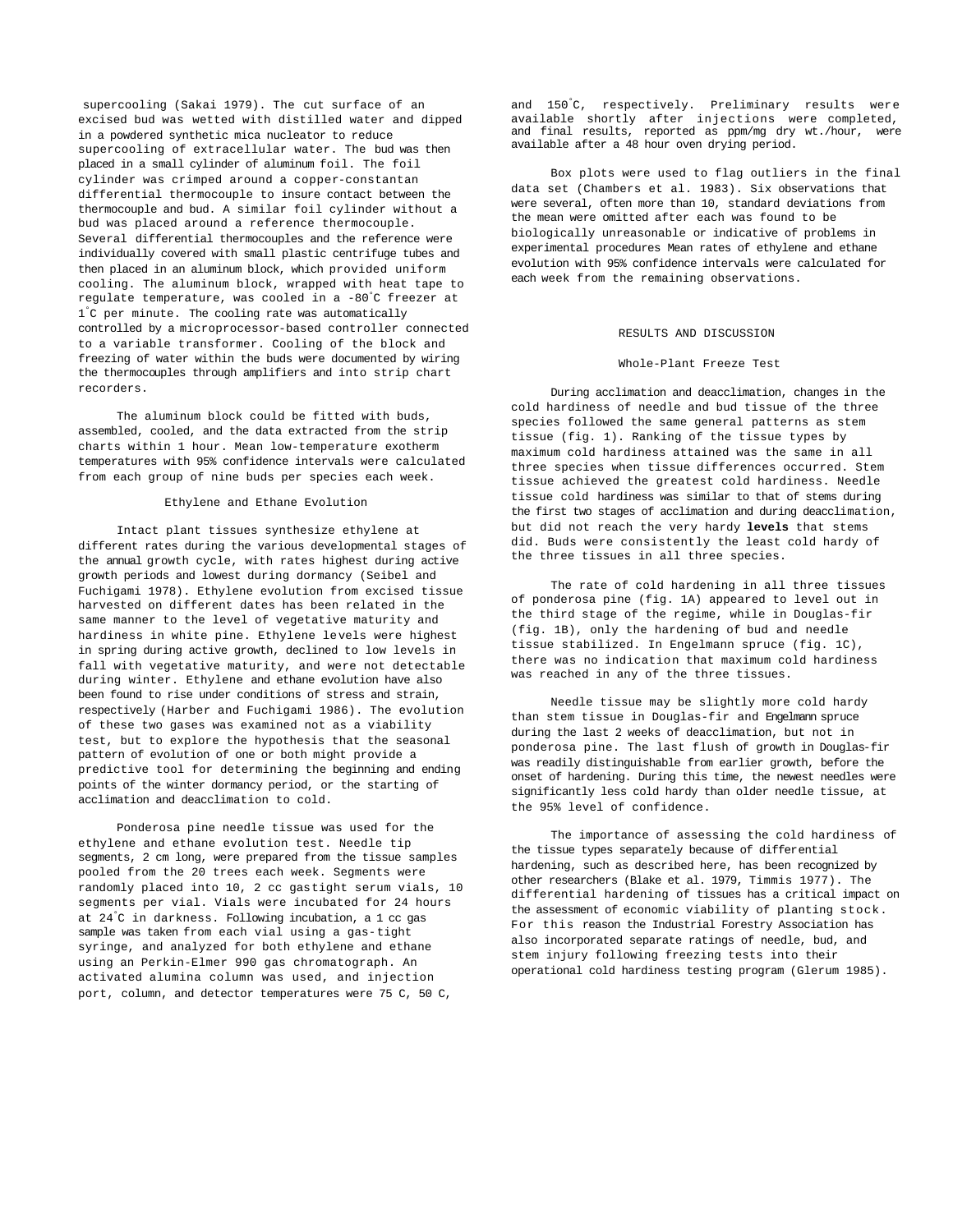

Figure 1.--Stem, bud, and needle cold hardiness of (A) ponderosa pine, (B) Douglas-fir, and (C) Engelmann spruce as a function of time, determined by the whole-plant freeze test. Growth chamber conditions are indicated across the bottom of each graph and are described in Table 1 of Tinus et al. (1986).

#### Freeze-Induced Electrolyte Leakage

The weekly models of percent index of injury of needle tissue as a function of stress temperature for the three species (fig. 2) are labeled by the day number on which the test was run. Models from days 0, 14, and 21 were from the first stage of acclimation; models from days 28, 35, 42, 56, and 71 were from the second stage; the third stage included models from days 84, 98, and 105; and the remaining models, 112, 119, 126, and 133, were from the deacclimation stage. The range in R^2 for all modified Gauss sigmoid models was .998 to .874. The three linear models, Engelmann spruce days 84, 98, and 105, had R values of .867, .693, and .669, respectively.

Statistical differentiation of the models has not been completed, but preliminary indications are that the test can detect significant differences in cold hardiness of just a few degrees C, at the 95% level of confidence. After little change during the first stage of the regime, there was a gradual progression in cold hardening to day 105, the last data set before deacclimation. The proportionately large loss of cold hardiness during the first week of deacclimation was indicated by a similar change in index of injury from day 105 to 112. Deacclimation then proceeded at a slower rate to day 133 at the end of the 19 weeks. The difference in cold hardiness between new growth and the previous season's growth, after bud break at the end of the 19 weeks, was readily detectable. The new growth, model 133N, was less hardy than the previous season's growth, model 133, in all three species. Once hardened, the previous season's needles did not deharden by day 133 to the level of the new tissue, but retained some residual cold hardiness.

There was also a gradual change in the shape of the models with acclimation and deacclimation. For minimally hardy seedlings (e.g., days 0, 14, 21, and 133), any decline in temperature produced a large increase in injury. As plants became more hardy (e.g., days 84, 98, and 105), a similar decline in temperature produced less injury. This change in sensitivity to declining temperature is an important consideration when assigning critical minimum temperatures to seedlings.

The stress temperatures resulting in 50% index of injury of needles each week were estimated from the data in figure 2 and compared to the whole-plant freeze test temperatures resulting in 50% needle injury (LT ) to examine the relationship between the results  $^{0}$ of the two tests (fig. 3). The freeze-induced electrolyte leakage test followed the changes in cold hardiness as indicated by the whole-plant freeze test quite well for all three species. However, with the exception of the last week of deacclimation, the freeze-induced electrolyte leakage test was a more conservative test because 50% index of injury occurred at a higher temperature than did 50% injury in the whole-plant freeze test. Calibration of the freeze-induced electrolyte leakage test was necessary because of this difference. Preliminary calibration indicated that the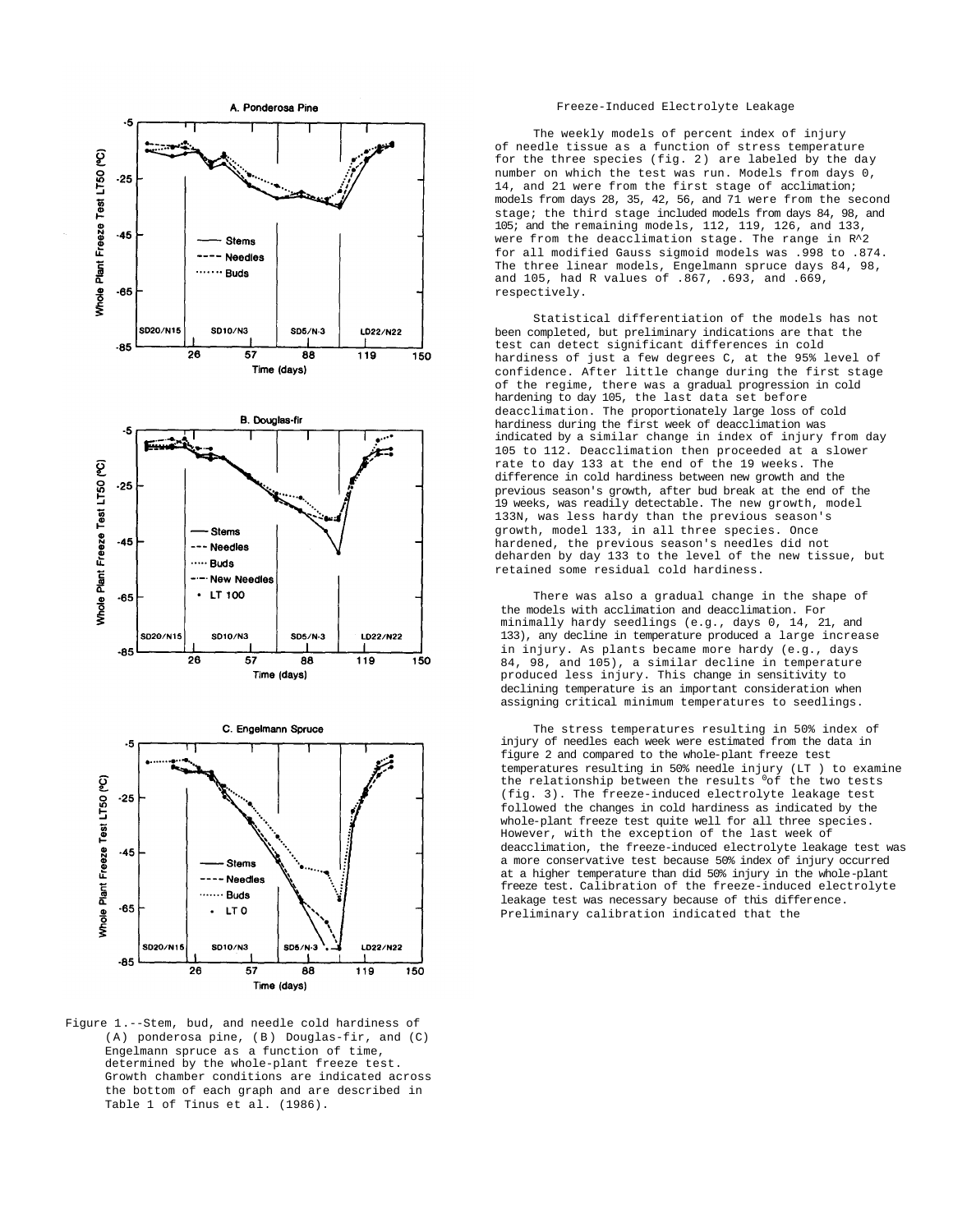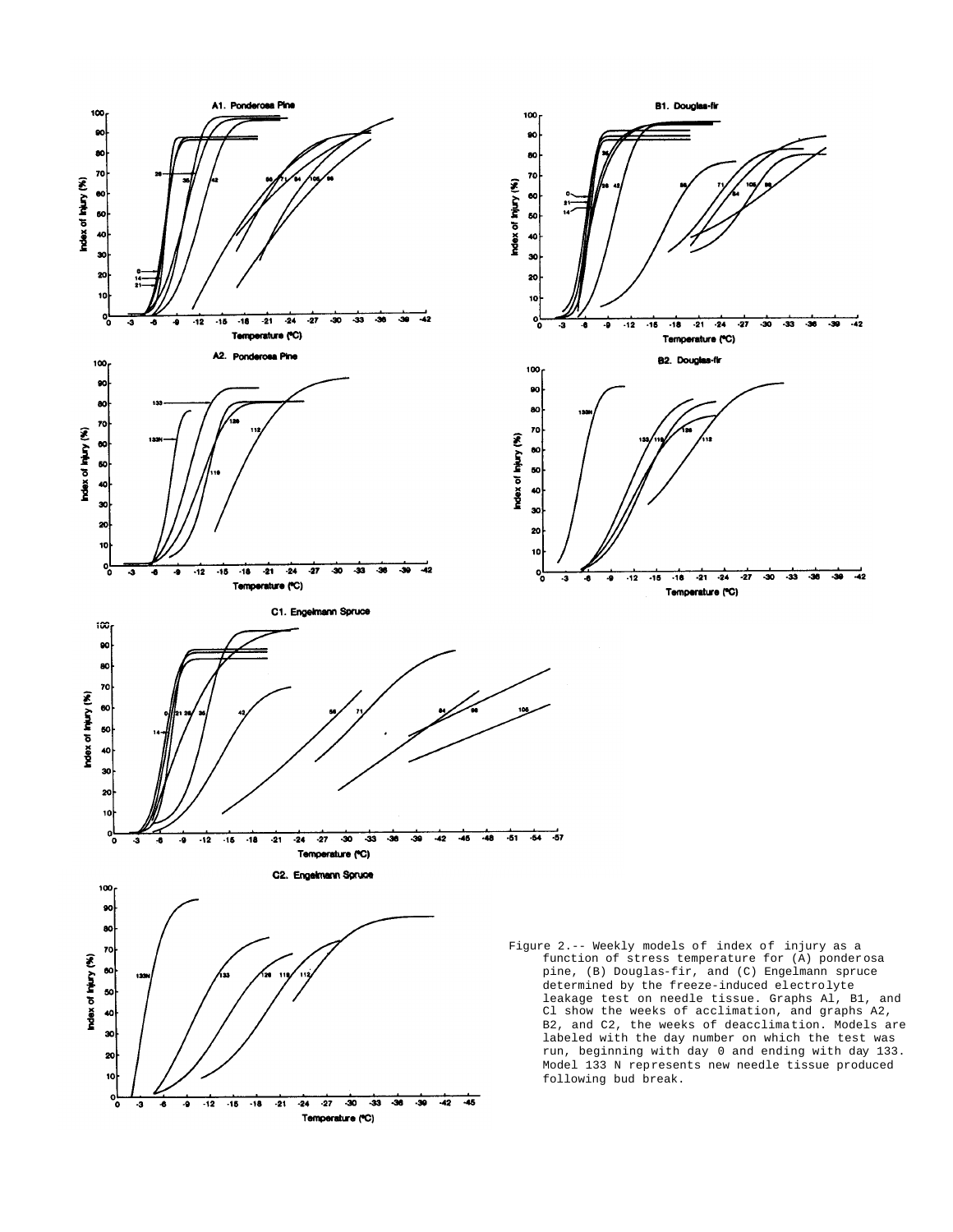

Figure 3.--Temperatures resulting in 50% index of injury to needle tissue in the freeze-induced electrolyte leakage test (FIEL) and 50% needle browning in the whole-plant freeze test (WPFT) as a function of time for (A) ponderosa pine, (B) Douglas-fir, and (C) Engelmann spruce. Growth chamber conditions are indicated across the bottom of each graph and are described in Table 1 of Tinus et al. (1986).

stress temperature resulting in 70 to 90% index of injury in the freeze-induced electrolyte leakage test frequently matched the whole-plant freeze test LT50 during acclimation.

This test has been used by a number of workers on a range of coniferous tree species, including Scots pine (Pinus sylvestris)(Aronsson and Eliasson 1970), Monterey pine (Pinus radiate) (Green and Warrington 1978), Douglas-fir (Psuedotsuga menziesii)(van den Driessche 1969, 1976), and black spruce (Picea mariana) and white spruce (Picea glauca)(Colombo et al. 1982). These workers have reported a close relationship between electrolyte leakage from tissue samples and longer term development of visible injury symptoms of intact plants exposed to whole-plant freeze tests. Attempts to predict the lethal temperature of whole plants subjected to freezing tests based on electrolyte leakage of composite tissue samples (e.g. entire stem sections with needles and buds attached) met with variable success. Calibration of electrolyte leakage from a particular tissue to the response of that same tissue in a whole-plant freeze test has not been previously reported.

#### Differential Thermal Analysis (DTA)

The average weekly low-temperature exotherm temperatures of Douglas-fir and Engelmann spruce buds were compared to the whole-plant freeze test bud LT 's to examine the relationship between the results of these two tests. The DTA test results for both species followed the changes in cold hardiness as indicated by the whole-plant freeze test, but DTA was a consistently more conservative test (fig. 4). DTA data were not available during early acclimation, when bud cold hardiness was warmer than approximately -6 °C, because any lowtemperature exotherm was masked by the first exotherm.

Based on a sample size of nine, the precision of the low-temperature exotherm means allowed differences during acclimation of t 2°C to be statistically detected (p=.95). Differences of  $\pm$  3 to 4°C were significant during deacclimation when the change in cold hardiness was more rapid.

In preliminary calibrations of DTA to the wholeplant freeze test, the average temperature at which the low-temperature exotherm occurred corresponded well with the lowest temperature at which no visible injury to buds occurred, or an LT , in the whole-plant freeze test (Tinus et al. 1996). Since the buds were the least hardy of the tissues, the average lowtemperature exotherm temperature represented the lowest temperature at which there was no injury to the seedling as a whole.

# Ethylene and Ethane Evolution

There was a general decline in the evolution of both ethylene and ethane from ponderosa pine needle segments during the 19-week regime (fig. 5). However, the data were so variable that both were poor predictors of seedling or tissue cold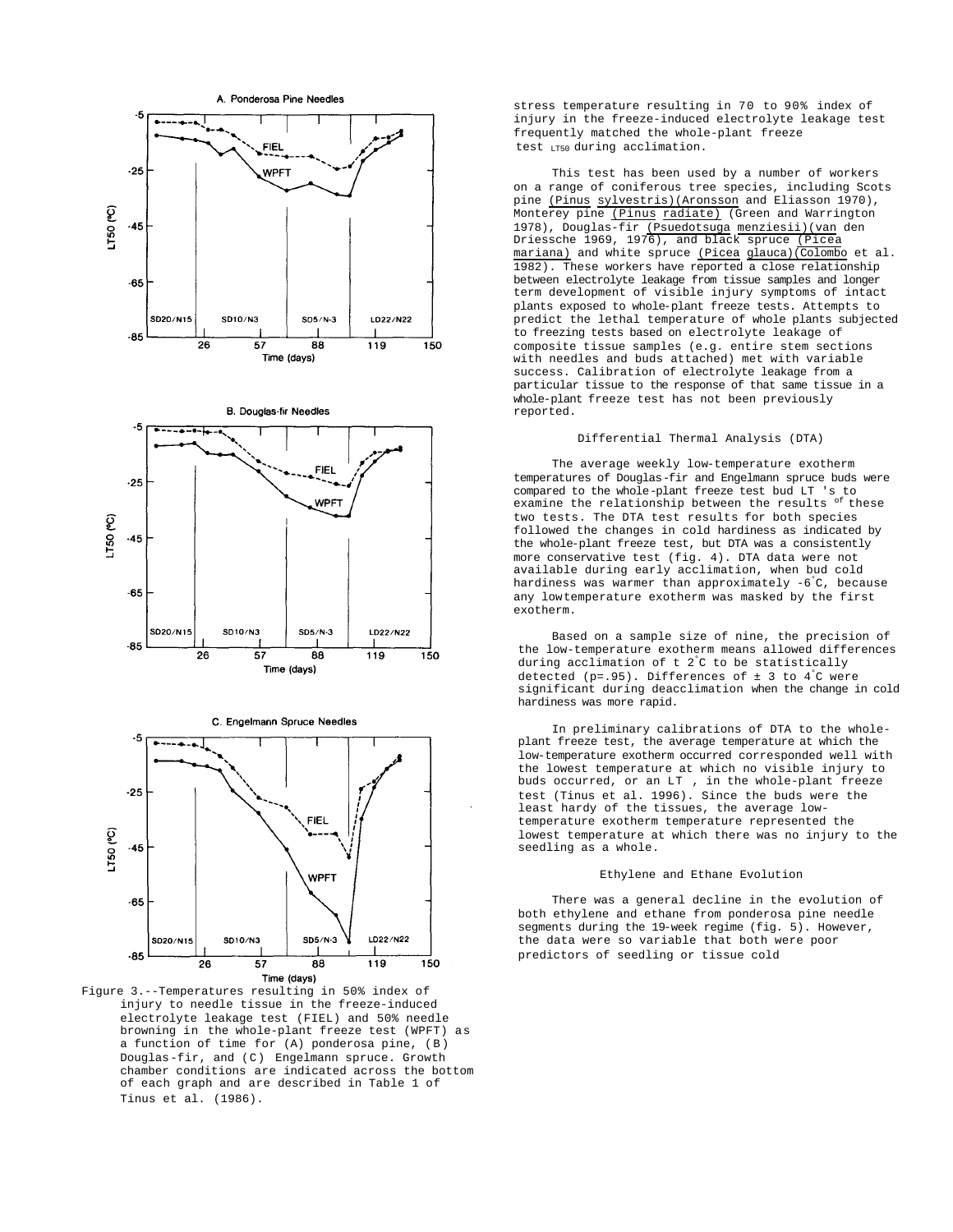hardiness. Some interesting patterns were evident, though. Each time the environmental conditions changed, ethylene evolution was stimulated. The peak in the first stage of acclimation followed the move of the trees from the greenhouse to the growth chambers, and the remaining three peaks occurred at the start of each of the subsequent stages. Greenhouse temperatures averaged approximately 26°C during the day and 20°C at night, with day length extended to 22 hours with florescent light. The change from greenhouse to growth chamber conditions was comparable in magnitude to





Figure 4.--The average low temperature exotherm temperatures from differential thermal analysis (DTA) of buds and the temperature resulting in 50% bud mortality in the whole plant freeze test (WPFT) as a function of time for (A) Douglas-fir, and (B) Engelmann spruce. Wholeplant freeze test data for Douglas-fir on day 112 represent an LT100 at -25 C, and on day 133 represent an LT at  $-7^{\circ}$ C. Whole-plant freeze test data for Engelmann spruce on day 112 represent an LT10Y at -30°C. Growth chamber conditions are indicated across the bottom of each graph and are described in Table 1 of Tinus et al. (1986).





Figure 5--Ethylene and ethane evolution from ponderosa pine needle segments as a function of time. Data points labeled 'N' represent evolution from new growth produced following bud break. The upper point is ethylene, the lower, ethane. Growth chamber conditions are indicated across the top of the graph and are described in Table 1 of Tinus et al. (1986).

the other changes. Though a rise in ethylene evolution may be an indicator of environmental change in general for ponderosa pine, the large standard errors of the means made detecting statistically significant differences over time difficult with the sample size of 10 that was used. Differences in ethylene evolution from new growth produced following bud break and the previous season's growth were not statistically significant (fig. 5).

The ethane evolution means were much more precise, and all the departures in the data from the general declining trend were significant at the 95% level of confidence. There was a large drop in ethane evolution as the trees began to cold harden in the second stage, and a large rise in ethane evolution as the trees began deacclimation in the fourth stage. Thus, ethane evolution may be a good indicator of the start of acclimation and deacclimation in ponderosa pine, even though the trees show no visible signs of these turning points in development.

### CONCLUSION

The four cold hardiness tests are compared in Table 1. The whole-plant freeze test was most accurate, and could conceivably be used with all species, but the test was cumbersome, destructive of whole plants, and time consuming. Operationally, reliable whole-plant freeze test estimates would also require more plants than used here because of increased viability in field-grown crops.

With the species we tested, the freeze-induced electrolyte leakage test and differential thermal analysis were good, objective predictors of tissue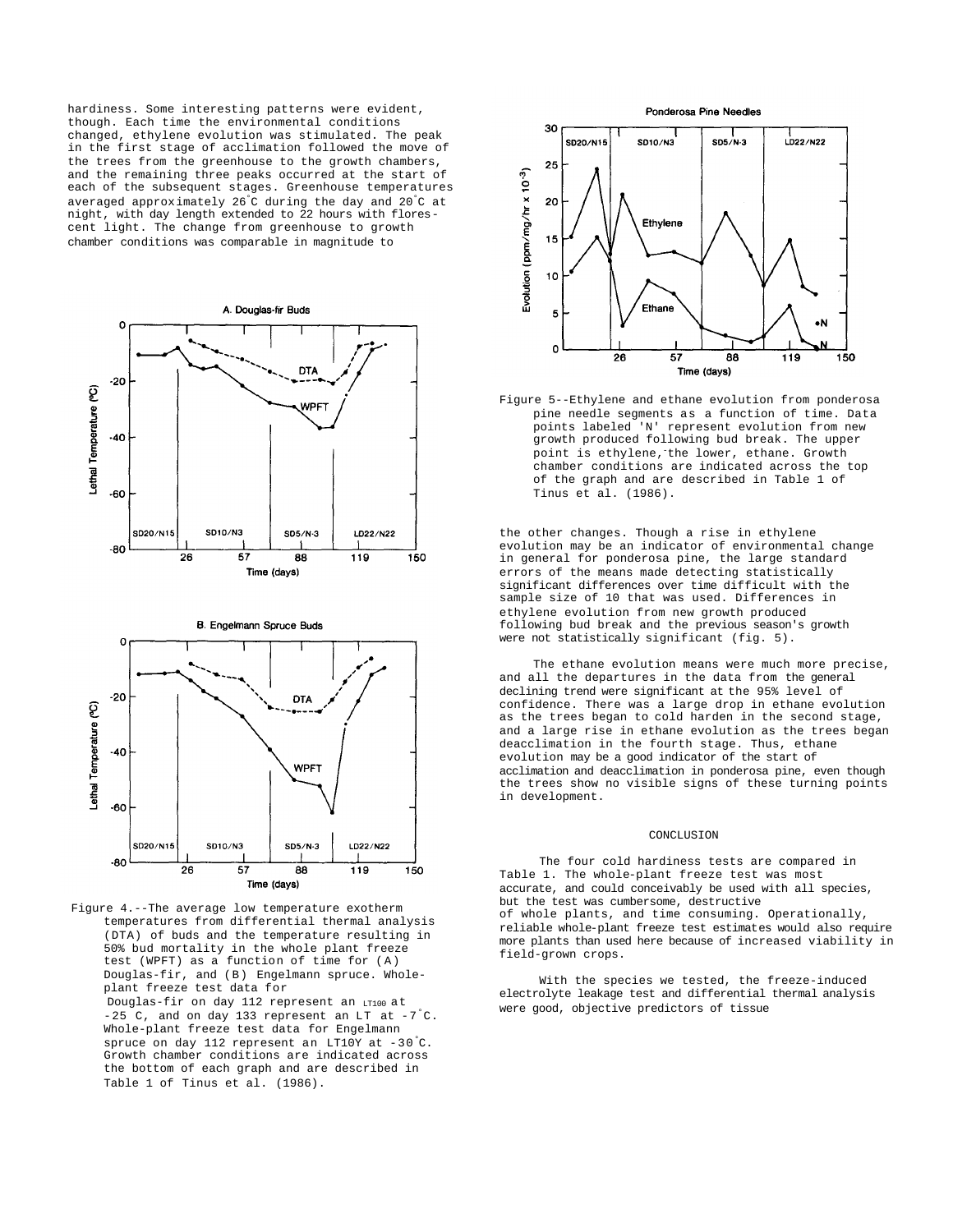cold hardiness when calibrated to the whole-plant freeze test. They were both precise and thus detected slight changes in cold hardiness. The freeze-induced electrolyte leakage test, though it required two, 20-hour incubation periods, could be tested for use with all conifers, and a great many samples could be measured concurrently with no increase in equipment. It is already being used operationally, with modified methods, because of these advantages (Colombo et al. 1984). The main advantage of differential thermal analysis is that the results can be available within an hour. Buds are also very convenient to sample, require minimal preparation, and exhibit well-defined exotherms. However, the test can only be used with species that deep supercool, and only when reasonably well-developed buds are present. Additionally, differential thermal analysis requires complex equipment which is not readily expandable to handle large sample sizes.

Ethylene and ethane evolution from needle tissue were both poor predictors of cold hardiness in ponderosa pine, but further research may show ethane evolution to be a good indicator of the start of acclimation and deacclimation in this species. The usefulness of this test for assessing the development of cold hardiness in other species has yet to be investigated. The major advantage of such a test is that the tissue sampled requires no exposure to stress temperature treatment.

## LITERATURE CITED

- Aronsson, A. and L. Eliasson. 1970. Frost hardiness in Scots pine (Pinus silvestris L.). I. Conditions for test on hardy plant tissues and for evaluation of injuries by conductivity measurements. Studia Forestalls Suecica Nr 77. 30 p.
- Becwar, M. R. 1980. Deep supercooling and winter hardiness limitations in conifers and conifer mistletoe parasites. Ph.D. dissertation. Colorado State University, Fort Collins, Colorado.
- Blake, J., J. Zaerr, and S. Hee. 1979. Controlled moisture stress to improve cold hardiness and morphology of Douglas-fir seedlings. Forest Science 25:576-582.

Table 1.--Comparison of four cold hardiness tests.

|                                       | Predictive<br>ability | <b>Species</b><br>applicability | Tissue<br>needed | Time<br>reguired |
|---------------------------------------|-----------------------|---------------------------------|------------------|------------------|
| Whole plant<br>freeze test            | excellent             | ali                             | whole plant      | $7-14$ days      |
| Freeze induced<br>electrolyte leakage | good                  | all conifers                    | needles          | 2 days           |
| Differential thermal<br>analysis      | good                  | only<br>supercooling            | buds             | 1 hour           |
| Ethylene and<br>ethane evolution      | poor                  | unknown                         | needles          | 1 day            |

- Burke, M. J., L. V. Gusts, H. A. Quamme, C. J. Weiser, and P. H. Li. 1976. Freezing and injury in plants. Annual Review of Plant Physiology 27:507-528.
- Burr, K. E., S. J. Wallner, and R. W. Tinus. 1986. Cold-hardiness testing of conifef seedlings. p. 104-108. In: Proceedings: Intermountain Nurseryman's Association Meeting. Fort Collins, Colo. August 13-15, 1985. USDA Forest Service General Technical Report RM-125.
- Chambers, J. **M., W.** S. Cleveland, B. Kleiner, and P. A. Tukey. 1983. Graphical methods for data analysis. Wadsworth International Group, Belmont California. 395 p.
- Colombo, S. J., D. P. Webb, and C. Glerum. 1982. Cold hardiness and bud development under short days in black spruce and white spruce seedlings. In: Scarratt, J. B., C. Glerum, and C. A. Plexman. Eds. Proceedings of the Canadian containerized tree seedling symposium. September 14-16, 1981. Toronto, Ontario. COJFRC Symposium Proceedings 0-P-10.
- Colombo, S. J., D. P. Webb, and C. Glerum. 1984. Frost hardiness testing: An operational manual for use with extended greenhouse culture. Ontario Ministry of Natural Resources, Forest Research Report No. 110. 14 p.
- Dexter, S. T., W. E. Tottingham, and L. F. Graber. 1930. Preliminary results in measuring the hardiness of plants. Plant Physiology 5:215-223.
- Dexter, S. T., W. E. Tottingham, and L. F. Graber. 1932. Investigations on the hardiness of plants by measurement of electrical conductivity. Plant Physiology 7:63-78.
- Flint, H. L., B. R. Boyce, and D. J. Beattie. 1967. Index of injury - A useful expression of freezing injury to plant tissues as determined by the electrolytic method. Canadian Journal of Plant Science 47:229-230.
- Glerum, C. 1985. Frost hardiness of coniferous seedlings: principles and applications. p. 107- 123. In: Duryea, M. L. (ed.). Proceedings: Evaluating seedling quality: principles, procedures, and predictive abilities of major tests. Workshop October 16-18, 1984. Forestry Research Laboratory, Oregon State University, Corvalis. 143 p.
- Green, L. M. and I. J. Warrington. 1978. Assessment of frost damage in radiata pine seedlings using the diffusate electroconductivity technique. New Zealand Journal of Forestry Science 8:344-350.
- George, M. F., M. J. Burke, H. M. Pellett, and A. G. Johnson. 1974. Low temperature exotherms and woody plant distribution. HortScience 9:519- 522.
- Grosenbaugh, L. R. 1965. Generalization and reparameterization of some sigmoid and other nonlinear functions. Biometrics 21(3):708-714.
- Harber, R. and L. H. Fuchigami. 1986. The relationship of ethylene and ethane production to tissue damage in frozen Rhododendron leaf discs. Journal of the American Society for Horticultural Science 111:434-436.